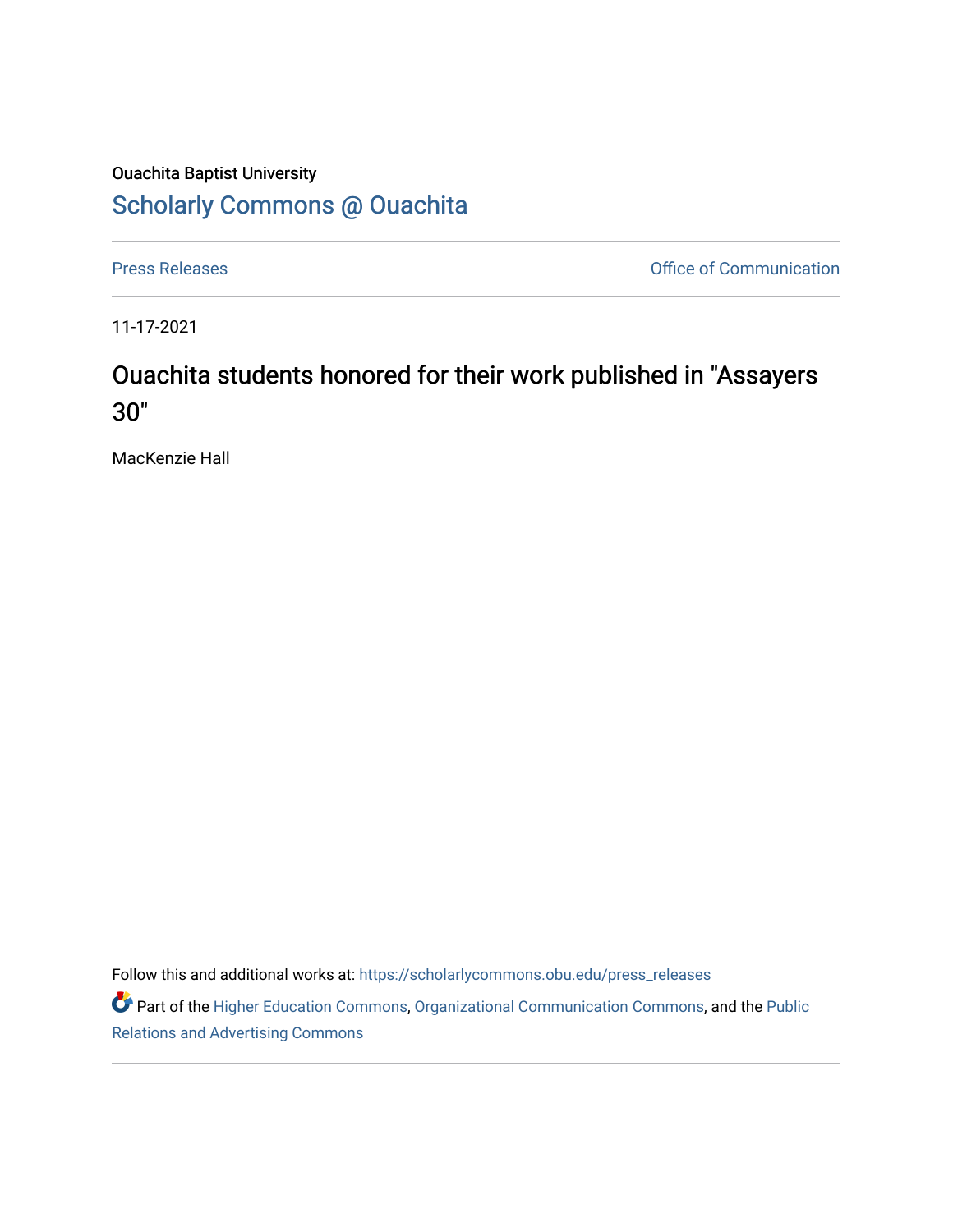

OUACHIT

N E W

For immediate release **Ouachita students honored for their work published in "Assayers 30"** By MacKenzie Hall November 17, 2021 For more information, contact OBU's news bureau at [newsbureau@obu.edu](mailto:newsbureau@obu.edu) or (870) 245-5208

ARKADELPHIA, Ark.—Three Ouachita Baptist University students received awards for their nonfiction work featured in "Assayers 30," the annual publication by Ouachita's Department of Language and Literature.

The top three winners from this year's publication are Cora Saddler, a senior English and Spanish double major from Cabot, Ark.; Sydney Motl, a sophomore English major from Arkadelphia, Ark.; and Sabaoot Esho, a junior graphic design and psychology double major from Erbil, Iraq. Their work was chosen by a panel of faculty members led by Dr. Doug Sonheim, professor of English and holder of the Clarence and Bennie Sue Anthony Chair of Bible and Humanities at Ouachita.

Other students whose submissions were included in "Assayers 30" are Aubree Seibert, a senior chemistry, biology and applied physics triple major from Wylie, Texas; Lizzie Horton, a freshman from Arkadelphia, Ark; Meredith West, a sophomore kinesiology/leisure pre-professional studies major from Sherwood, Ark.; and Elaina McKenzie, a senior English major from Gulfport, Miss.



*Photo 1* Cora Saddler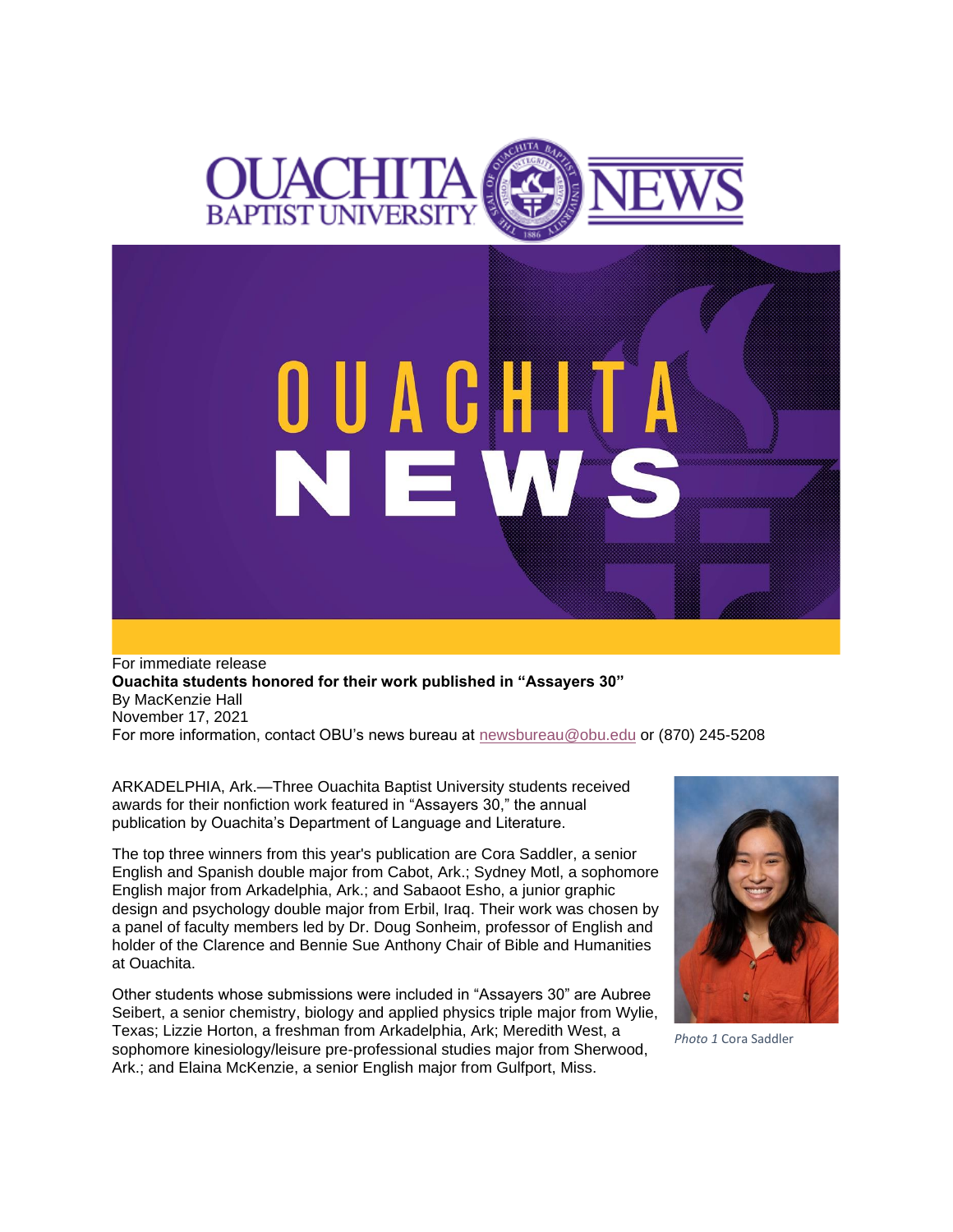Submissions from 2021 graduates Ashley Harrison, a communications & media/film and Spanish double major from Argyle, Texas, and Russell Wallace, a biology major from Bryant, Ark., were also included.

"Assayers" began 30 years ago as a tool to teach nonfiction writing and research skills to Composition 101 students, though submissions are not limited to this class. The collection includes both personal and research essays from students.

Saddler was awarded first place for her essay, "The Bartleby Dilemma," on the short story "Bartleby, the Scrivener" by Herman Melville.

"My essay is about the story of 'Bartleby, the Scrivener' and the ways people—both in the book and critics of the work itself—have, I think unfairly, interpreted Bartleby as a symbol or concept that ultimately reflects anything but Bartleby himself," Saddler said. "My goal was to bring back his humanity and try to argue for an interpretation of Bartleby with more emotionality and sympathetic imagination."

Saddler said she hopes readers will learn the importance of keeping an open mind and not be defined by their past selves.

"I hope readers are encouraged not to let other people define their sense of self, and that they keep an open mind and do the same for others," she added. "We are more than the work we put out, and we don't have to be defined by the people we used to be. Bartleby defies easy categorization, and I think we do too."

Motl won second place for "The Art of a Woman," a research essay that analyzes a painting by Italian artist Artemisia Gentileschi.

"The painting is called 'Judith Slaying Holofernes' and it depicts Judith, a Jewish woman, beheading an Assyrian general who is attempting to invade her town," Motl said. "What is interesting about Artemisia's depiction is that Artemisia herself was raped and chose to bring that to trial; when keeping that in mind, the details that only a woman who has experienced violence herself can paint really come to life."

Through her essay, Motl sought to bring awareness to victims of sexual assault or abuse through knowledge of gender.

"I would love for more to be aware of the new perspective that a thorough knowledge of gender can provide," she said. "Having the ability to view art, literature or the world through the lens of gender can bring a whole new awareness of the issues facing those around them, especially victims of sexual assault or abuse."

"Knowing My Mama," the third-place essay by Esho, tells the parallel stories of her life and the life of her mom.

"'Knowing My Mama' is a comparison between me and my mom. When COVID-19 hit, I couldn't go back home to Iraq; I was really sad, and it brought me down," reflected Esho. "It got me thinking about who my mom was before she had me and how when she was in college; she was away from home and family because there was a war going on. It's basically me drawing strength from my mom and her story."

Esho was inspired by a newspaper editorial by Edna Lepucki that describes the connection between mothers and their daughters.

"This writer had asked all different girls to send pictures of their mamas before and after they gave birth. It was talking about how those women were the same women that they were before," Esho said.



*Photo 2* Sydney Motl



*Photo 3* Sabaoot Esho